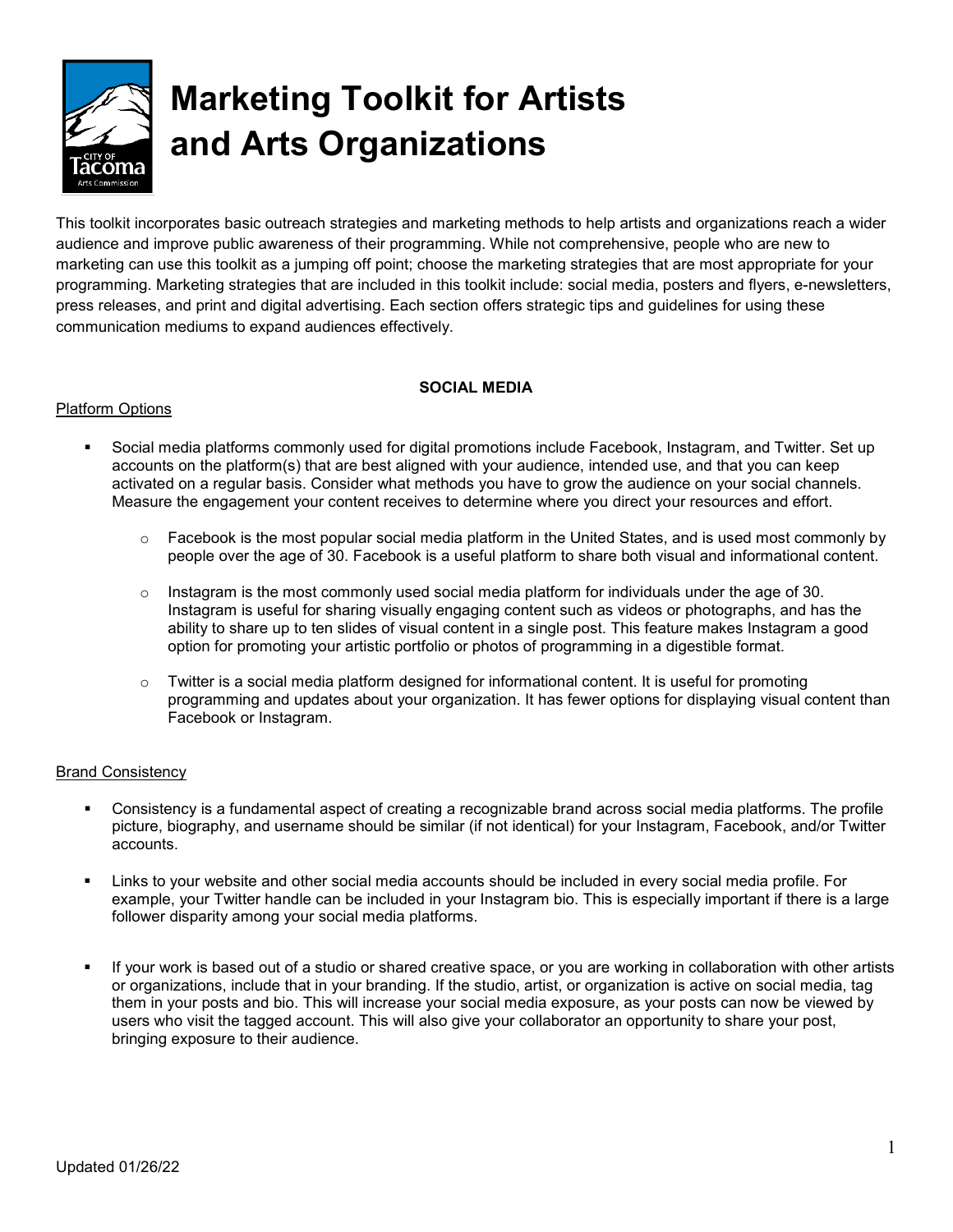## Content Creation

- Posting unique and creative content on a regular basis (2-3 posts per week) is the best way to increase your social media following.
- Photos and short videos are the best way to quickly make an impression on a passive social media viewer. Long captions and cluttered formatting are especially distracting from posts featuring visual art.
- Use short, active sentences and spacers to break up paragraphs. Prioritize the most important information at the top of your post.
- Develop different series for your social media posts. For example, you can have a series of regularly scheduled posts that highlight your creative process, including photos and videos of current and unfinished projects. Designate these posts with a specific hashtag such as #WorkshopWednesday.
- Find what makes your programming unique and express that through social media posts. Content is supposed to be personal and authentic.
- Interact with followers if they comment on your post. This will humanize your social media platforms and will keep a positive impression from your followers.
- Use simplified links and camel case on hashtags to improve readability. Examples:
	- o Bit.ly/TacomaArtsMonth instead of cityoftacoma.org/arts/misc/long/f@ke\_link\_54908751394832
	- o #TacomaArtsMonth instead of #tacomaartsmonth
- When possible, provide image descriptions for photos and closed captioning for videos

#### Promotional Strategies

- Turn your social media accounts into a business profile that links your professional Facebook and Instagram accounts and allows access to Instagram's "Professional Dashboard." This will allow you to engage with the analytical tools that Instagram and Facebook offer and is useful when creating promotional content and paid advertising. This [link](https://blog.hootsuite.com/steps-to-create-a-facebook-business-page/) offers a step-by-step tutorial on how to create a business profile.
- The Professional Dashboard allows users to track their most impactful posts and further promote them using paid advertisements. This strategy is relatively cost-effective and is a simple way of quickly reaching a larger audience.
- Hashtags are a useful way to connect your content with similar posts. The Office of Arts & Cultural Vitality uses #TacomaArts on all posts to create consistency and link content together. Using #TacomaArts and Tacoma centric hashtags is a good way to reach receptive audiences through social media promotion.
- When it makes sense, be sure to answer questions and respond to comments that people make on your posts.
- Ask other artists and arts organizations who have a connection to your programming to share your posts and/or to post their own videos, updates, and pictures related to the programming.
- Consider boosting your social media post for a small fee to reach more people. You can tailor the audience of your boosted post to reach your intended audience.
- If time allows, plan a social media campaign/strategy by pre-planning post picking out specific dates and times on when to post. You can use Word or Excel, or use a social media management platform like Hootsuite to schedule future posts.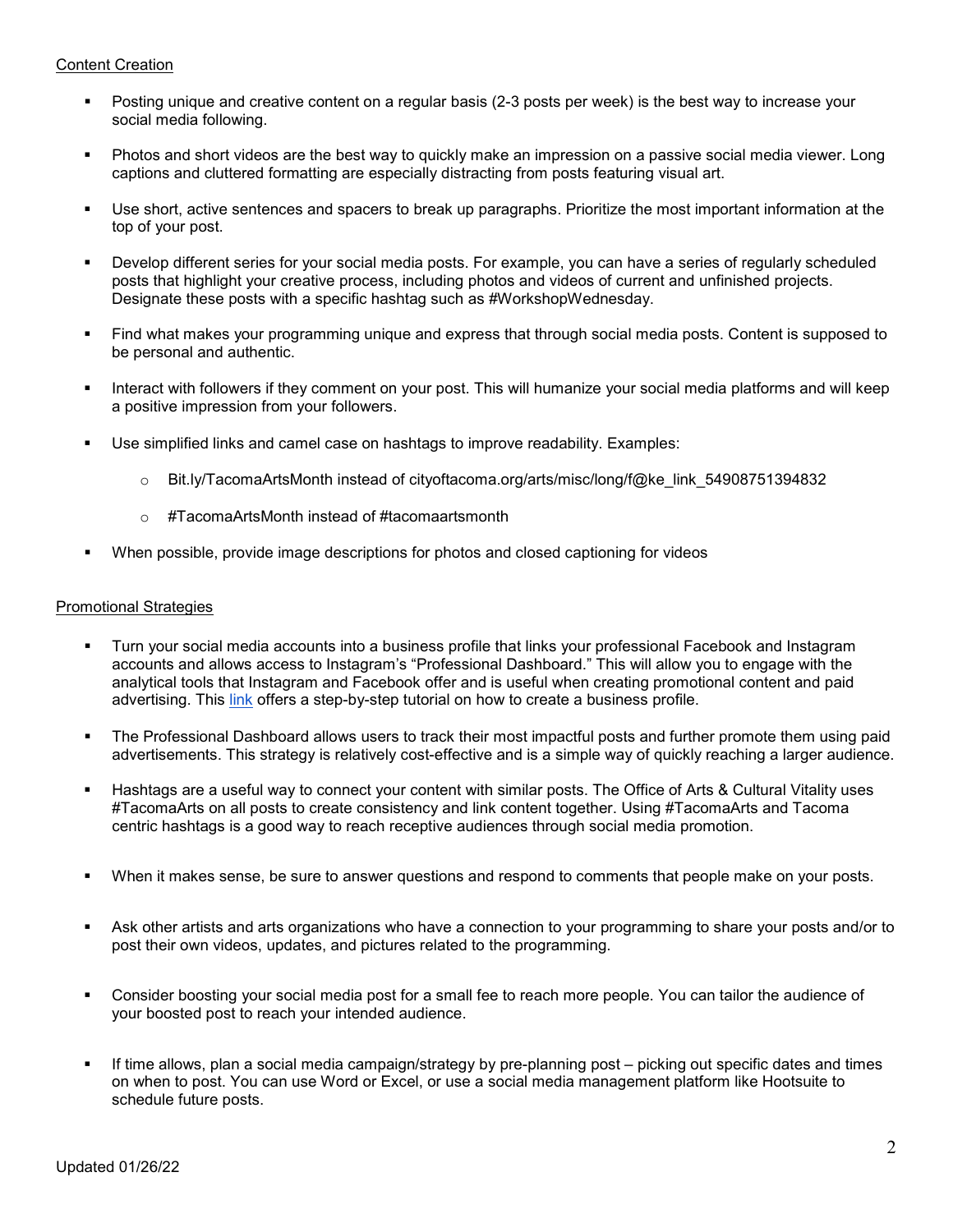## **POSTERS AND FLYERS**

#### Generating Local Interest

- Posters and flyers allow you to communicate with your audience on a local level while creating a multi-faceted platform for your creative work or programming to be recognized.
- Posters and flyers are particularly effective in generating interest for a specific event, program, or exhibit. Neighborhoods in proximity to your in-person programming can be made aware of your event or program through posters, flyers, and handouts.
- Many local businesses are willing to hang posters and flyers in their storefront. Just ask for permission before hanging up a poster/flyer at any location.

## **Content**

- Select imagery that is particularly thought-provoking, eye-catching, or surprising to the casual viewer.
- The content for your poster/flyer should be simple and eye-catching. Imagery is more important than words, however it is important to include the name of the programming, the artist(s)/organization(s) involved, dates, and location. Website URL and social media handles should also be included.
- Often small local print shops will provide better deals than larger chain companies for printing posters/flyers.
- Quality posters can be created with easy-to-use Adobe, which is available for free at Tacoma Public Libraries. The library offers free [Digital](https://www.tacomalibrary.org/digital-media-labs/) Media Lab classes to learn new software, video editing, and photography programs.

#### **E-NEWSLETTERS**

#### Platforms and Engagement

- Build an email list over time by having a sign up list at events where you present, perform, or show your work
- If you have a website, add in a pop-up window that encourages and easily allows visitors to sign up for your newsletter
- There are many newsletter platforms available pick one that has the capabilities you need considering the size of your mailing list and how many special features you want your newsletter to have. Check to see if your website platform has newsletter functionality already built in to it. Alternatively, some common platforms are Mad Mimi, MailChimp, and Constant Contact.

## **Content**

- Send out newsletters periodically, only when you have relevant content to share; sending out newsletters too often or with content audience members don't find relevant will lead people to unsubscribe
- Share out relevant updates or opportunities that your audience would be interested in knowing about (e.g. launch of a new product, upcoming public event you are participating in, etc.)
- Determine what your goal is for using a newsletter selling your work, promoting an upcoming event and craft content to meet that goal.
- Craft the content to sound like it is coming from you as an individual someone the reader can connect with.
- Personalize the subject line with the recipient's name and make it enticing to open
- Break content in to short paragraphs. Keep content brief and get to the point.
- Include visuals to break up the content and draw attention to specific areas.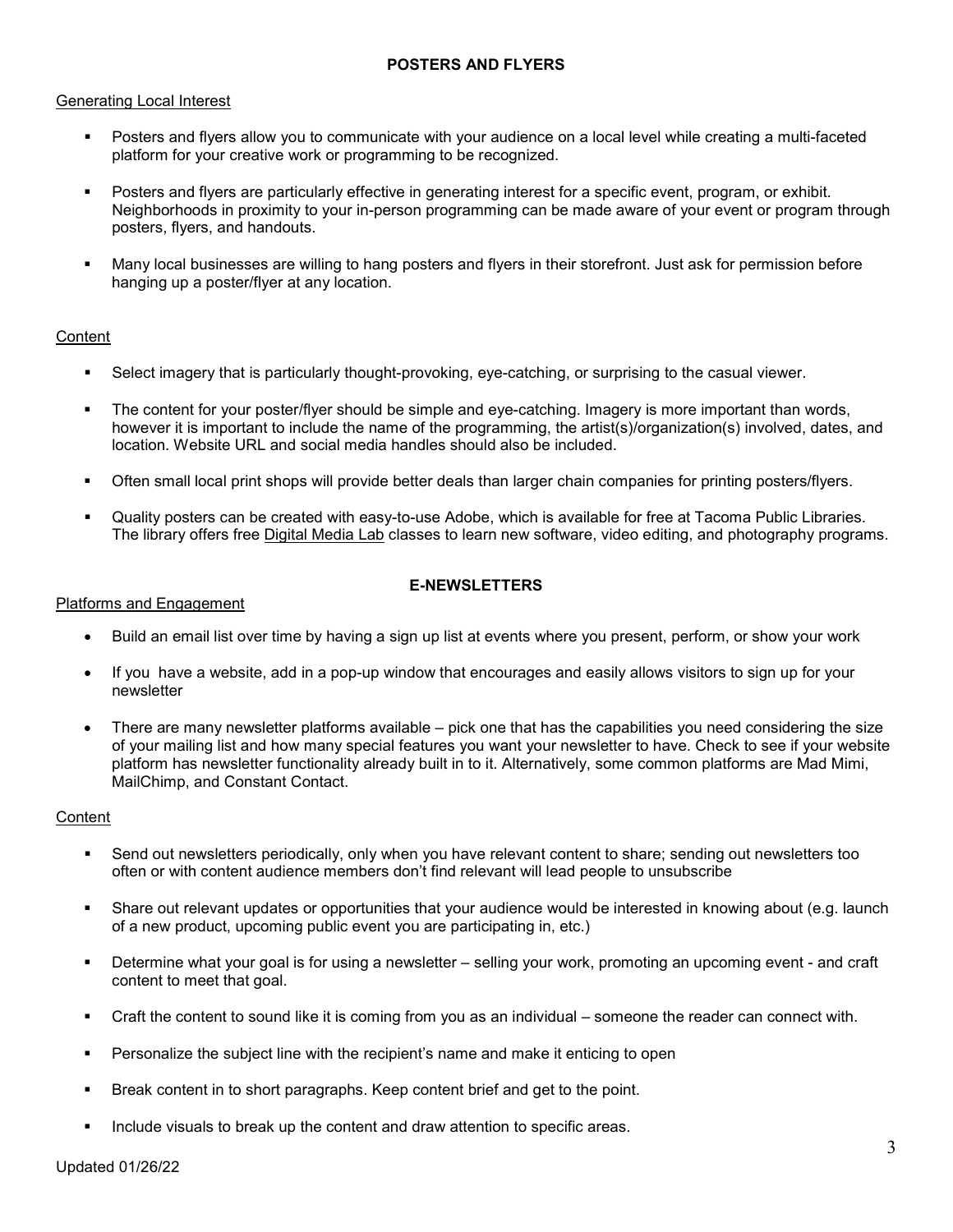#### Media Engagement

- Press releases inform the media about your programming.
- Local newspapers, radio stations, or television channels can expand your audience through media coverage or publishing a calendar listing for the programming.
- Press releases should be professional and authentic. Do not "oversell" your programming as you want to be a reliable and accurate source to the media. Avoid superlatives except when provided as a quote/statement within the release.
- It is important that your press release is not only accurate but well written; there is a higher chance of getting published through a small media outlet if they can print your writing verbatim.
- Consider timing for the release. Align with newsworthy topics if possible and avoid other major news cycle stories to have your story noticed.

## Format

- Press releases should be double spaced, with the name of your artist or organization at the top of the first page along with the website, address, and contact information (phone/email) for the media contact.
- Include a headline that conveys the program in a few words and is intriguing enough for people to read the rest of the release for more details.
- The first paragraph should include who is presenting what, where and when. Why should people attend? How can tickets be purchased?
- Subsequent paragraphs can include details about the programming or the artists involved. Quotes from artists or key people involved in the program are a useful way to convey your message first-hand.
- If the press release is longer than one page, write "-More-" at the bottom of each page. At the end of the last page, include " $# # #"$  to indicate the end of the release.
- This [link](https://www.cafepress.com/cp/learn/index.aspx?page=pr_anatomy) provides additional information on how to properly structure a press release.

# **PRINT & DIGITAL ADVERTISING**

#### **Target Audience**

- Traditional advertising strategies are functional and cost-effective when the target audience for your organization can be reached consistently. It is important to choose the right advertising platforms related to your programming.
- News outlets that include specific coverage of local arts and culture are an ideal platform to share your promotional material.

#### **Content**

- Select imagery that is particularly thought-provoking, eye-catching, or surprising to the casual viewer.
- The content for your advertisement should be simple and eye-catching. Imagery is more important than words, however it is important to include the name of the programming, the artist(s)/organization(s) involved, dates, and location. Website URL and social media handles should also be included.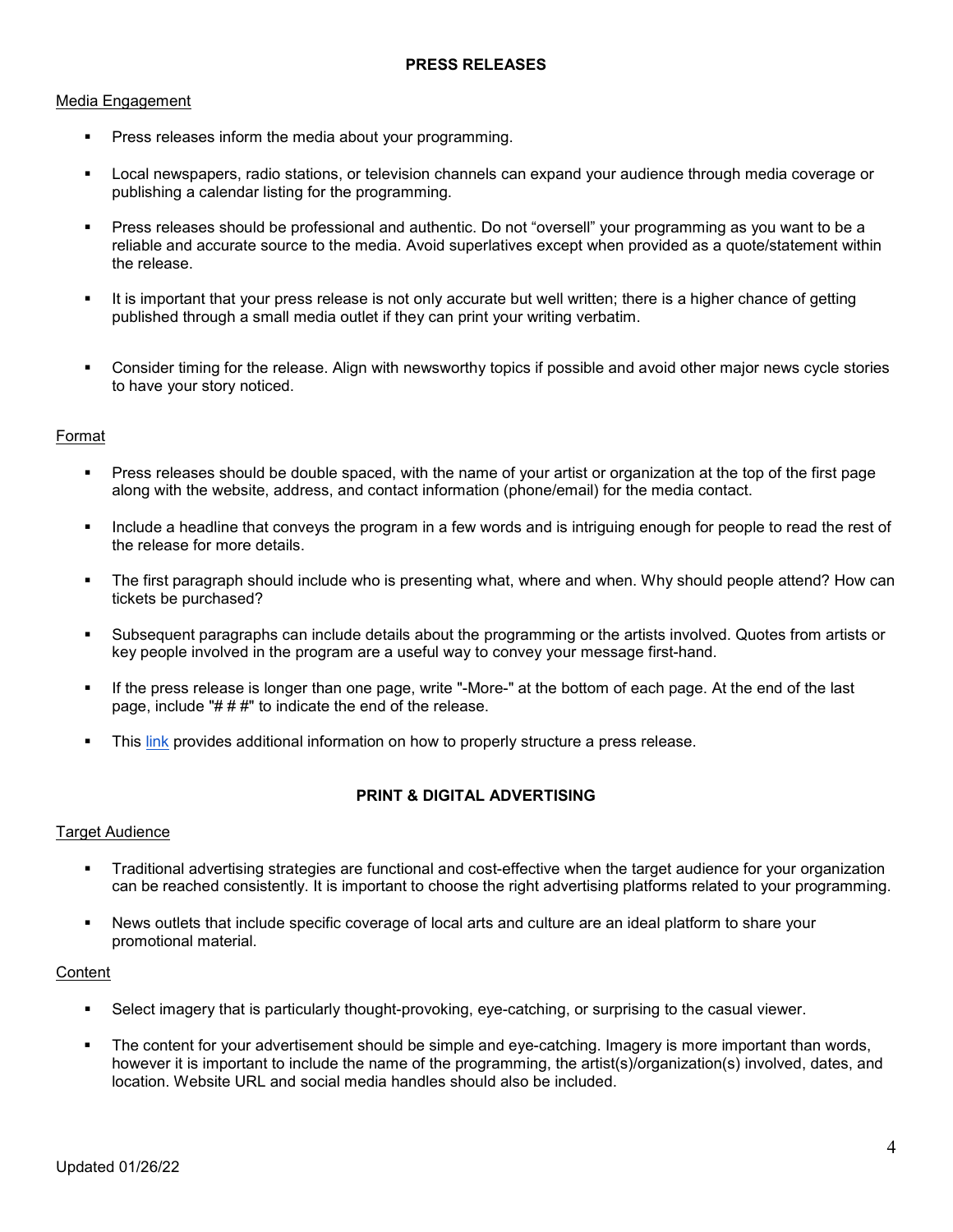Quality advertisements can be created with easy-to-use Adobe, which is available for free at Tacoma Public Libraries. The library offers free [Digital](https://www.tacomalibrary.org/digital-media-labs/) Media Lab classes to learn new software, video editing, and photography programs.

#### Media Platforms

- Tacoma has a variety of local media platforms to advertise and promote programming including:
	- $\circ$  PeachJar an electronic newsletter that is sent to the parents of Tacoma Public School students. It is a good way to market youth-oriented programming. See the PeachJar [website](https://www.peachjar.com/pricing.html) for pricing, info, and FAQs.
	- $\circ$  TacomaArt Listserv a two-way email list where subscribers receive and can post information regarding upcoming arts and culture events and opportunities. The list reaches 1,100+ artists, arts organizations, and art supporters. For information on how to subscribe and easily share information about your arts programming with other subscribers, visit this [link.](https://www.cityoftacoma.org/government/city_departments/tacoma_venues___events/office_of_arts/stay_informed/tacoma_art_listserv)
- Following is a list of local/regional media outlets you may want to consider when communicating about your programming.
	- $\circ$  Crosscut [margo.vansynghel@crosscut.com](mailto:margo.vansynghel@crosscut.com)
	- o Evening Magazine [eriddle@king5.com](mailto:eriddle@king5.com)
	- o Fort Lewis Ranger [editor@ftlewisranger.com](mailto:editor@ftlewisranger.com)
	- $\circ$  FOX TV [tips@q13fox.com](mailto:tips@q13fox.com)
	- o Grit City Magazine [editor@gritcitymag.com](mailto:editor@gritcitymag.com)
	- o KING5 [newstips@king5.com](mailto:newstips@king5.com)
	- o KIRO Radio [newsdesk@973kiro.com](mailto:newsdesk@973kiro.com)
	- o KIRO TV News [newstips@kirotv.com](mailto:newstips@kirotv.com)
	- o KNKX [news@knkx.org](mailto:news@knkx.org)
	- o KOMO TV News [tips@komo4news.com](mailto:tips@komo4news.com)
	- o KUOW [newsroom@kuow.org](mailto:newsroom@kuow.org)
	- o Northwest Public Broadcasting [news@nwpb.org](mailto:news@nwpb.org)
	- o Parent Map [editor@parentmap.com](mailto:editor@parentmap.com)
	- o Showcase Magazine [calendar@showcasemedialive.com](mailto:calendar@showcasemedialive.com)